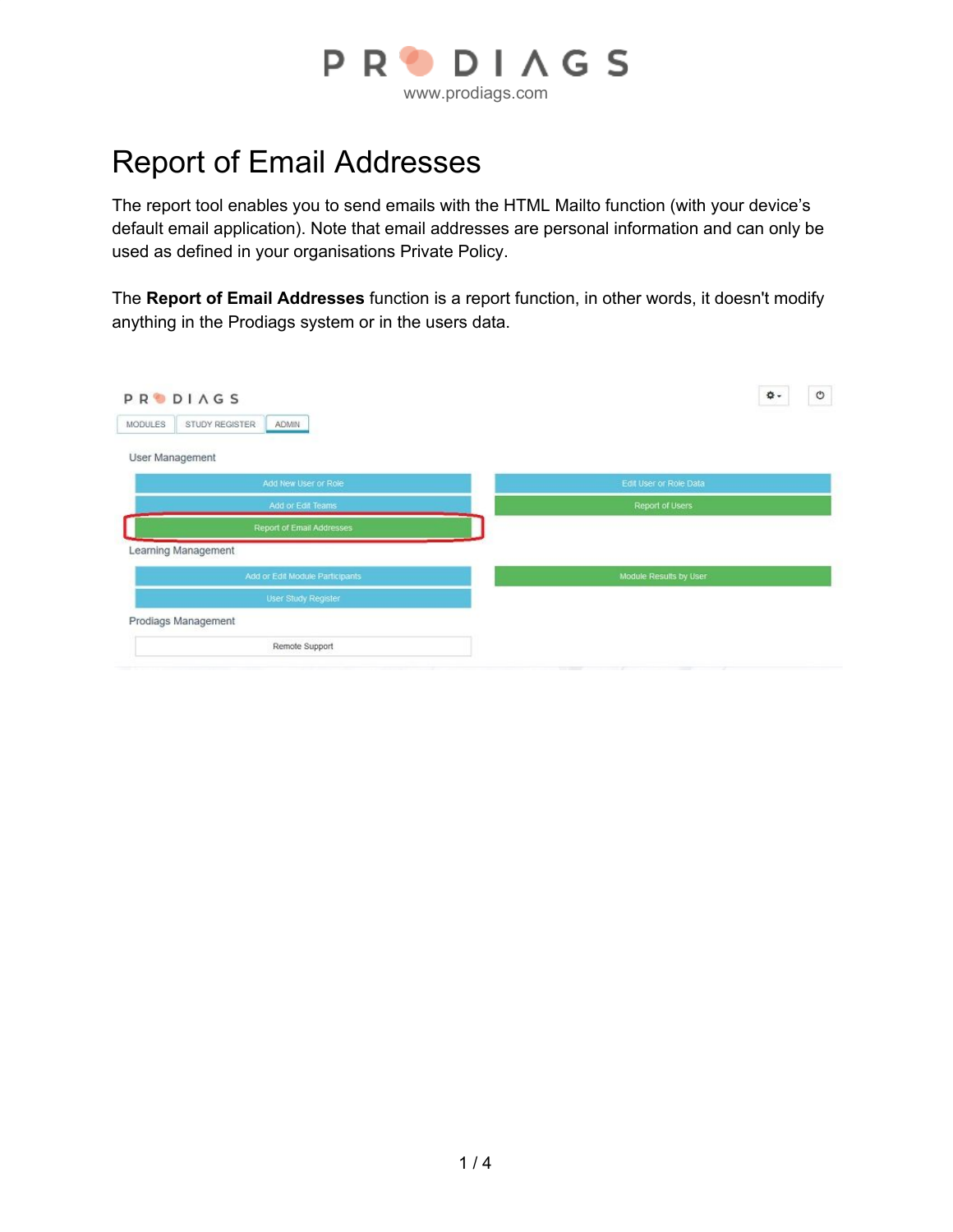

www.prodiags.com

## Search Option Selections

| <b>Search Conditions</b>                                                |                                                          |                                                                    |              |                                                                               |   |
|-------------------------------------------------------------------------|----------------------------------------------------------|--------------------------------------------------------------------|--------------|-------------------------------------------------------------------------------|---|
|                                                                         | Team Select - Role                                       | $2$ selected $\sim$<br>Q Search                                    |              |                                                                               |   |
| Selection                                                               |                                                          | $\alpha$<br>Search                                                 | $^\circledR$ |                                                                               | ▣ |
|                                                                         |                                                          | Select all                                                         |              |                                                                               |   |
| <b>Select All Role Communication Contacts</b>                           |                                                          | System Administrator                                               |              |                                                                               |   |
| <b>Select All Role Contact Persons</b>                                  |                                                          | Group Admin<br><b>Z</b> Teacher                                    |              |                                                                               |   |
| Aalto, Arto<br>System Administrator<br>Contact Person(s) (1)            | <b>AICRA IF</b><br>Р<br>Teacher<br><b>Q</b> Contact Pers | Training Assistant<br><b>Business Partners</b><br>Tutor<br>Student |              | Hoffdrie-Dr. Law<br>О<br>System Administrator<br>Contact Person(s) (0)        |   |
| Hildessi zaultimo<br>O<br>System Administrator<br>Contact Person(s) (0) | <b>A</b><br>O<br>Ω<br>Contact Person(s) (1)              | System Administrator                                               |              | <b>P</b> reacher<br>U<br>Contact Person(s) (0)                                |   |
| Aalto, Jarmo<br>U<br>System Administrator<br>Contact Person(s) (0)      | 2世紀 24<br>U<br>Contact Person(s) (0)                     | System Administrator                                               |              | <b>PAGE JAY</b><br>П<br>System Administrator<br>Contact Person(s) (1)         |   |
| <b>TWEE</b> EMBRE<br>u<br>System Administrator<br>Contact Person(s) (1) | TAPPEZ Line<br>Teacher<br>Contact Person(s) (0)          |                                                                    |              | Tall Construction<br>U<br>Ŷ.<br>System Administrator<br>Contact Person(s) (0) |   |
| <b>Email Export</b>                                                     |                                                          |                                                                    |              |                                                                               |   |

By selecting teams and user roles you can filter the search result. Note that only the email assigned by the user in his/her contact information will be found. The email used as the username, which can not be edited by the user, is not included on the result of this report tool.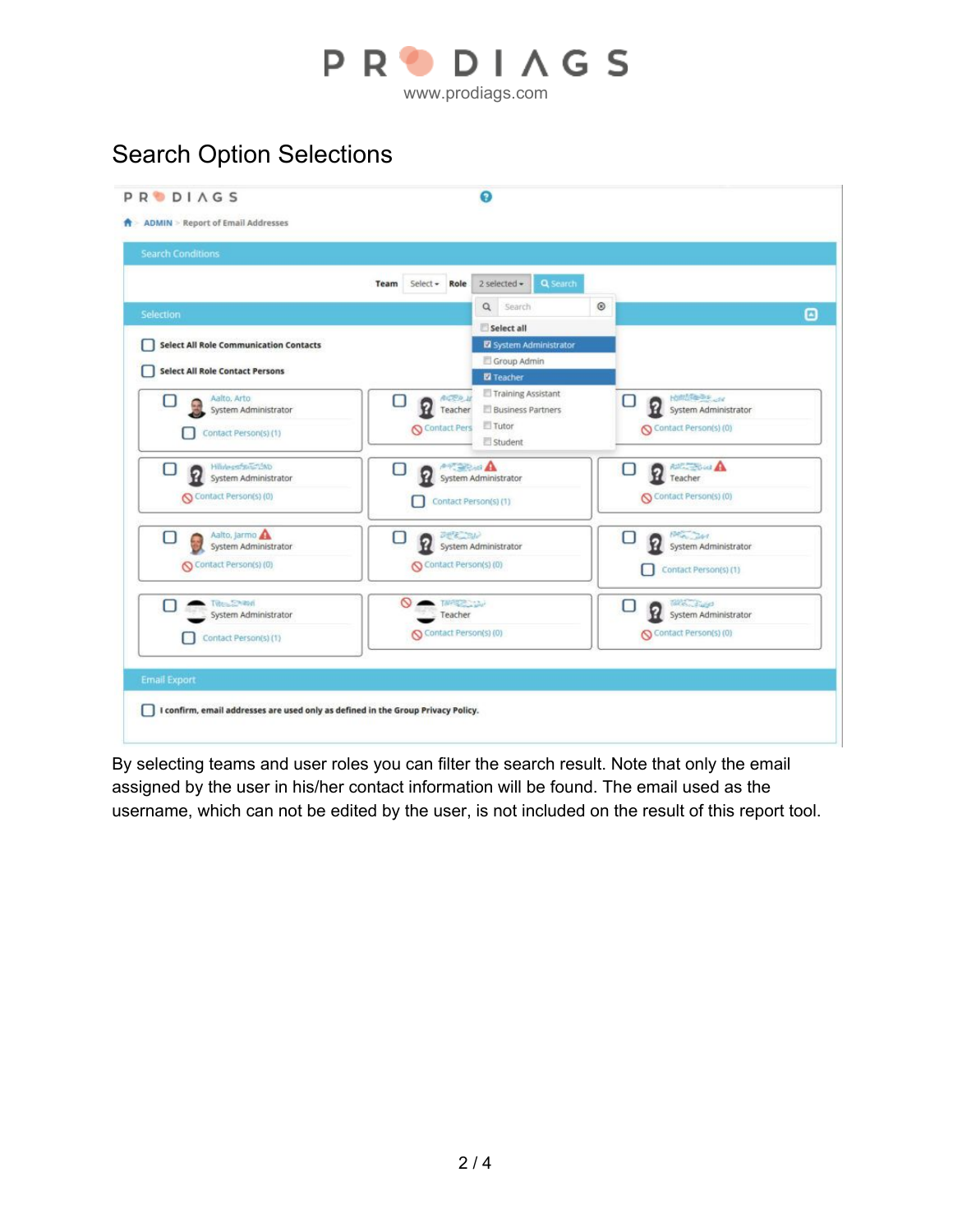

### Search Result Layout



The user role information is presented as shown in the picture.

- The checkbox (**A**) is active if the user has assigned an email address for communication.
- The symbol (**B**) indicates that no contact email has been defined for this user. If the contact person email exist, this symbol will be a checkbox.
- Warning symbol (**C**) is visible if the user hasn't activated his/her account yet.